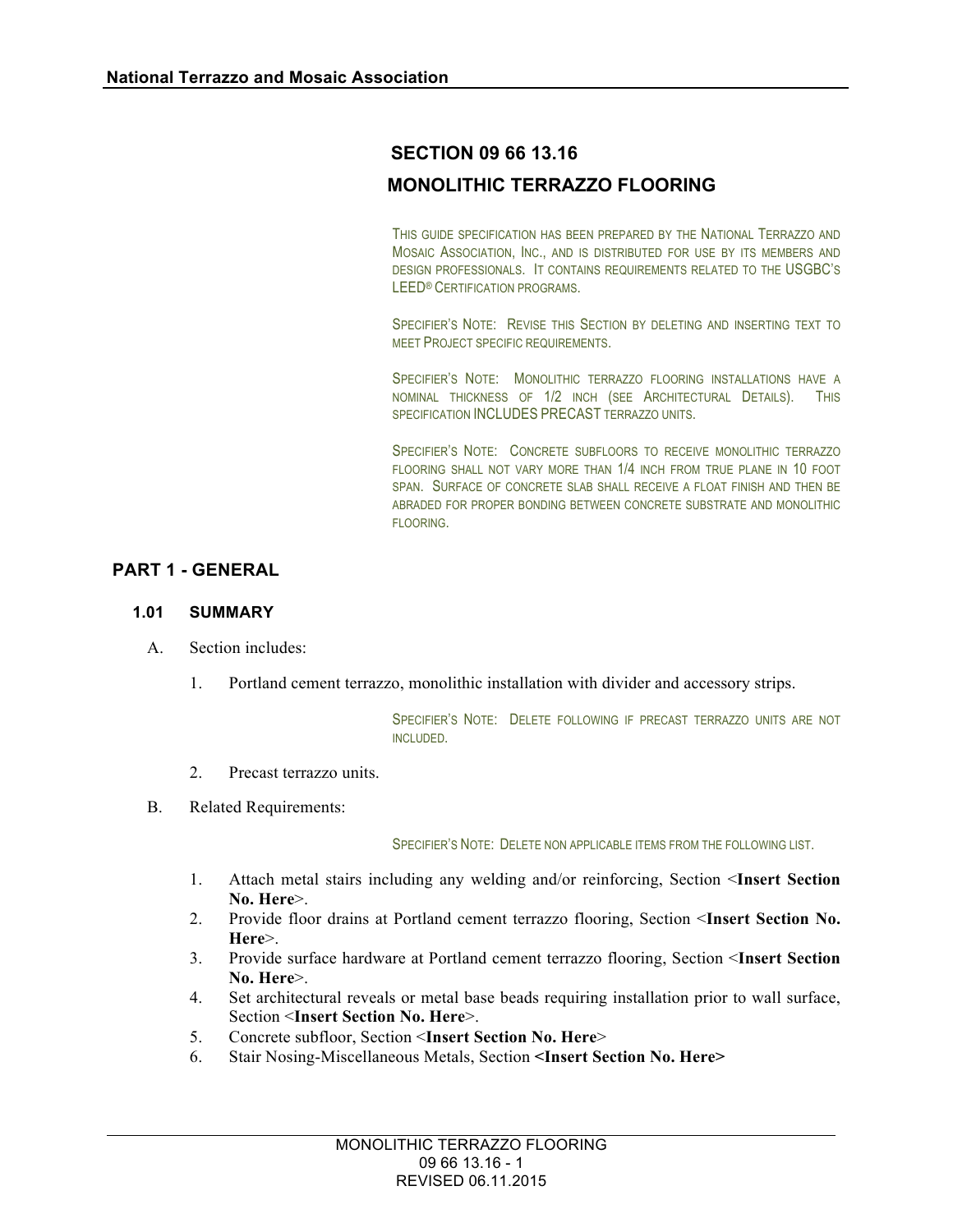## **1.02 DEFINITIONS**

A. NTMA: National Terrazzo and Mosaic Association, Inc.

## **1.03 PREINSTALLATION MEETINGS**

- A. Pre installation Conference: The General Contractor shall conduct a conference at project site before Terrazzo Contractor begins installation.
	- 1. The General Contractor shall invite Terrazzo Contractor, the Architect and representatives of the Owner.
	- 2. Review methods and procedures related to terrazzo including, but not limited to, the following:
		- a. Inspect and discuss condition of substrate and other preparatory work performed by other trades.
		- b. Review and finalize construction schedule and verify availability of materials, installer's personnel, equipment and facilities needed to make progress and avoid delays.
		- c. Review terrazzo mixes and patterns.
		- d. Review custom terrazzo mixes, designs and patterns.
		- e. Coordination with the work of other installers.

## **1.04 ACTION SUBMITTALS**

A. Product Data: Terrazzo Contractor shall submit Product Data for each type of product required for installation including:

> SPECIFIER'S NOTE: RETAIN ONLY THOSE ITEMS WHICH APPLY TO PROJECT IN THE FOLLOWING LISTING.

- 1. Strip materials.
- 2. Sealer.
- 3. Cement.
- B. LEED Submittals: Terrazzo Contractor shall submit the following:

SPECIFIER'S NOTE: RETAIN ONLY THOSE SUBMITTALS WHICH APPLY TO PROJECT IN THE FOLLOWING LISTING.

- 1. Product Data for Credit MR 4: For products having recycled content, submit documentation indicating percentages by weight of postconsumer and preconsumer recycled content.
	- a. Include statement indicating cost for each product having recycled content.
- 2. Product Certificates for Credit MR 5: For products and materials required to comply with requirements for regional materials, submit documentation indicating location and distance from Project of material manufacturer and point of extraction, harvest, or recovery for each raw material.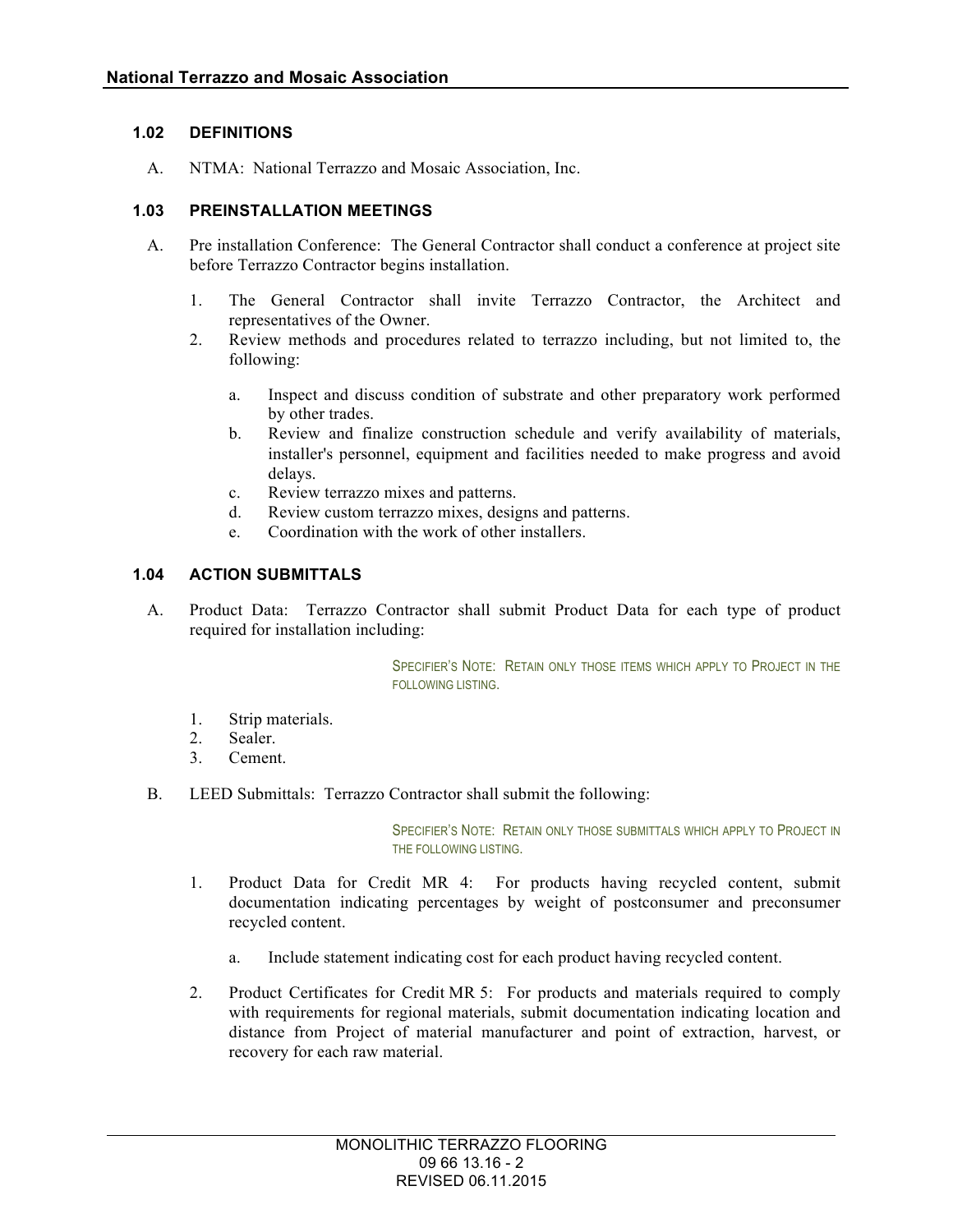a. Include statement indicating cost for each regional material and the fraction by weight that is considered regional.

> SPECIFIER'S NOTE: "PRODUCT DATA FOR CREDIT IEQ 4.1" SUBPARAGRAPH BELOW APPLIES TO LEED-NC, LEED-CI, AND LEED-CS; COORDINATE WITH REQUIREMENTS FOR ADHESIVES.

3. Product Data for Credit IEQ 4.1: For adhesives, submit documentation including printed statement of VOC content.

> SPECIFIER'S NOTE: "PRODUCT DATA FOR CREDIT IEQ 4.3" SUBPARAGRAPH BELOW APPLIES TO LEED-NC, LEED-CI, AND LEED-CS; COORDINATE WITH REQUIREMENTS FOR SEALERS.

4. Product Data for Credit IEQ 4.3: For sealers, submit documentation including printed statement of VOC content.

> SPECIFIER'S NOTE: "LABORATORY TEST REPORTS FOR CREDIT IEQ 4" SUBPARAGRAPH BELOW APPLIES TO LEED FOR SCHOOLS.

5. Laboratory Test Reports for Credit IEQ 4: For flooring system including adhesives and sealers, submit documentation indicating that products comply with the testing and product requirements of the California Department of Health Services' "Standard Practice for the Testing of Volatile Organic Emissions from Various Sources Using Small-Scale Environmental Chambers."

> SPECIFIER'S NOTE: SHOP DRAWINGS MAY NOT BE REQUIRED FOR SMALL AREAS OR SIMPLE DESIGNS. DELETE FOLLOWING PARAGRAPH IF SHOP DRAWINGS ARE NOT REQUIRED.

C. Shop Drawings: Terrazzo Contractor shall prepare and submit Shop Drawings that include plans, elevations, sections, component details and attachments to other work. Include terrazzo installation requirements. Show layout of the following:

> SPECIFIER'S NOTE: RETAIN ONLY THOSE ITEMS WHICH APPLY TO PROJECT IN THE FOLLOWING LISTING.

- 1. Divider strips.
- 2. Expansion joint strips.
- 3. Accessory strips.
- 4. Abrasive strips.
- 5. Stair treads, risers and landings.
- 6. Terrazzo patterns.
- 7. <**Insert requirements**>

SPECIFIER'S NOTE: KEEP PARAGRAPH BELOW FOR RELATIVELY SMALL AND SIMPLE PROJECTS WHERE TERRAZZO COLORS AND PATTERNS HAVE ALREADY BEEN SELECTED. DELETE PARAGRAPH IF KEEPING "SAMPLES FOR INITIAL SELECTION" OR "SAMPLES FOR VERIFICATION" PARAGRAPHS BELOW.

D. Samples: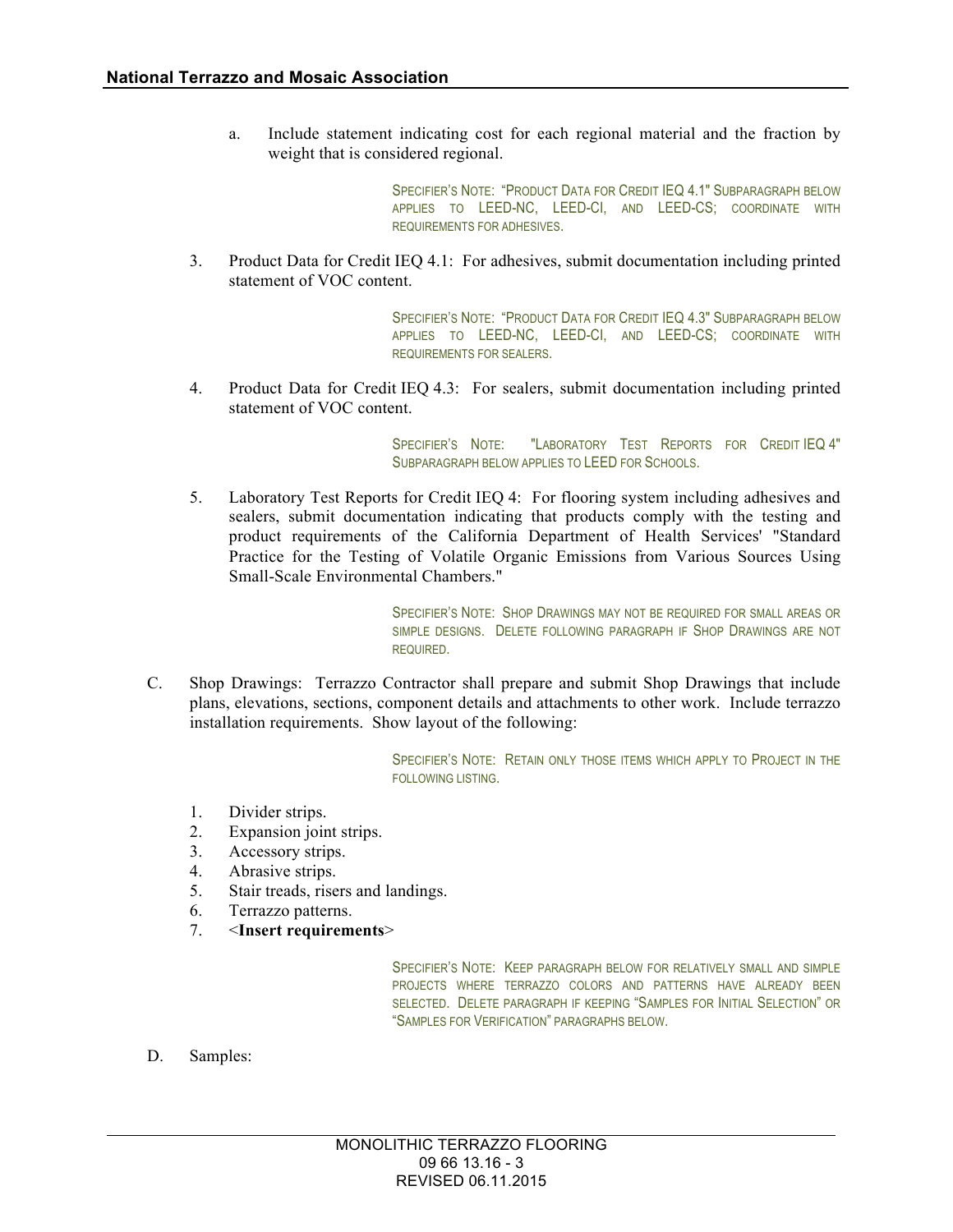1. Terrazzo Contractor shall prepare and submit a maximum of three samples, sizes [**6 by 6 inches**] [**12 by 12 inches**] for each color and type of terrazzo specified.

> SPECIFIER'S NOTE: DELETE FOLLOWING PARAGRAPH IF PRECAST TERRAZZO IS NOT USED.

2. Terrazzo Contractor shall submit three samples, sizes **[6 by 6 inches] [12 by 12 inches]** for each color and type of precast terrazzo specified.

> SPECIFIER'S NOTE: KEEP PARAGRAPH BELOW FOR PROJECTS WHERE TERRAZZO COLORS WILL BE SELECTED DURING CONSTRUCTION FROM NTMA COLOR PLATES. DELETE PARAGRAPH WHERE TERRAZZO COLORS HAVE BEEN SELECTED AND ARE INDICATED ON THE DRAWINGS AND SPECIFICATIONS.

E. Samples for Initial Selection: Terrazzo Contractor shall submit NTMA "Color Palette Brochure" showing full range of colors and patterns available for each terrazzo type.

> SPECIFIER'S NOTE: KEEP PARAGRAPH BELOW FOR LARGER AND MORE COMPLEX PROJECT. DELETE PARAGRAPH WHERE TERRAZZO COLORS HAVE BEEN SELECTED AND ARE INDICATED ON THE DRAWINGS AND SPECIFICATIONS.

- F. Samples for Verification: Terrazzo Contractor shall prepare and submit samples for each type, material, color and pattern of terrazzo and accessory required showing the full range of color, texture and pattern variations expected.
	- 1. Terrazzo: [**6 by 6 inch**] [**12 by 12 inch**] samples
	- 2. Accessories: 6 inch long Samples of each type and kind of exposed strip item required

SPECIFIER'S NOTE: DELETE FOLLOWING PARAGRAPH IF PRECAST TERRAZZO IS NOT USED.

3. Precast Terrazzo Units: Samples, sizes **[6 by 6 inches] [12 by 12 inches]** for each color and type of precast terrazzo specified.

#### **1.05 INFORMATIONAL SUBMITTALS**

- A. Qualification Data: Terrazzo Contractor shall submit two copies of qualification data.
	- 1. Include list of projects indicating name and location of project, name of Owner, name and contact information for General Contractor, and name and contact information for Architect.
	- 2. Include letter from NTMA with the name of the Project and name of member, stating current member status.

#### **1.06 CLOSEOUT SUBMITTALS**

A. Maintenance Literature: Terrazzo Contractor shall submit two copies of NTMA maintenance recommendations.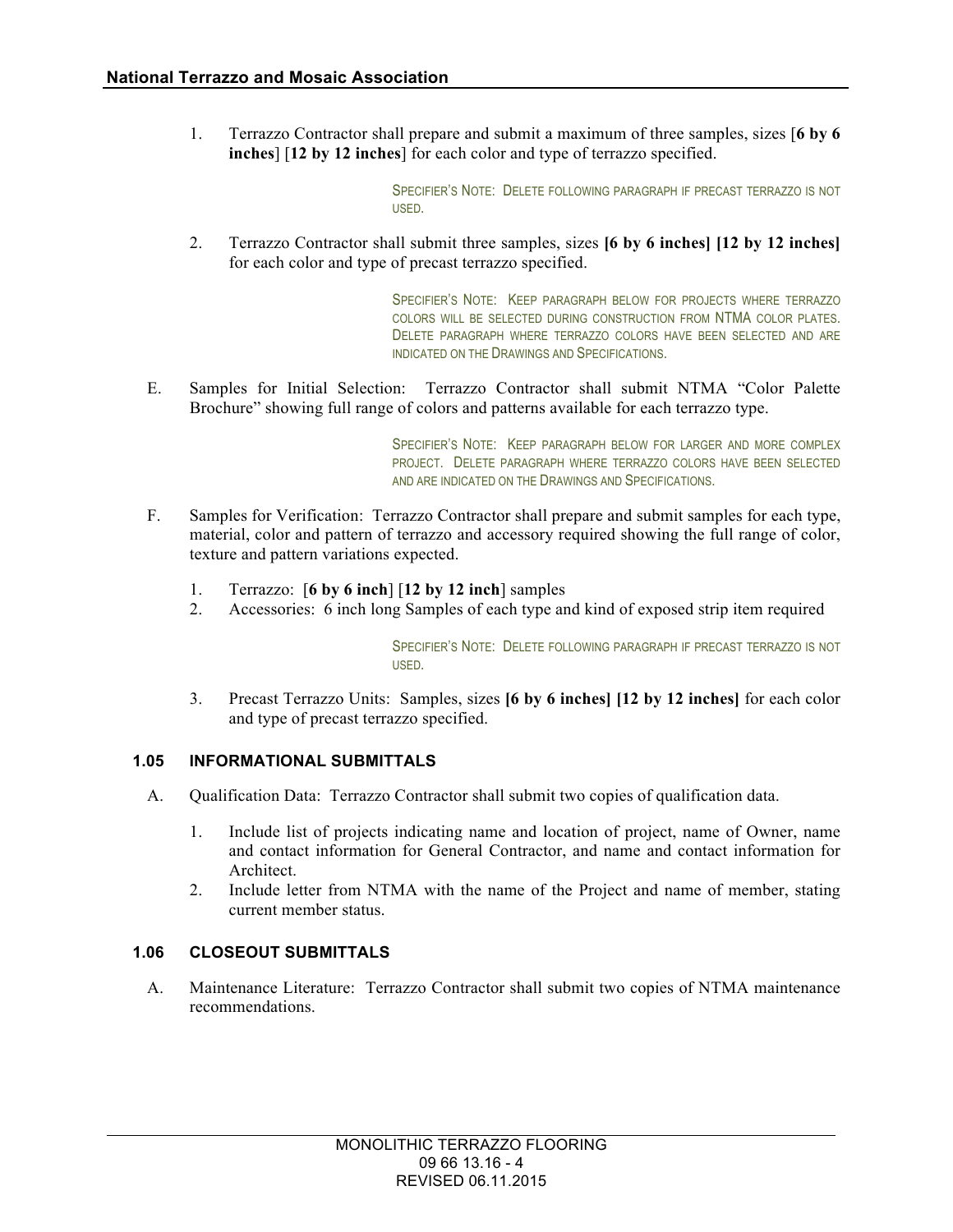## **1.07 QUALITY ASSURANCE**

- A. Acceptable Suppliers: A firm experienced in manufacturing products in accordance with NTMA standards and with a record of successful in-service performance, as well as sufficient production capacity to produce required materials.
- B. Acceptable Terrazzo Contractor: A Contractor Member of NTMA whose work has resulted in construction with a record of successful in-service performance.
	- 1. Installer shall have completed terrazzo installations within the past 5 years of scale and complexity similar to the proposed installation.
- C. Source Limitations for Aggregates: Terrazzo Contractor shall obtain each color, grade, type, and variety of granular materials from sources capable of providing materials of consistent quality in appearance and physical properties.

SPECIFIER'S NOTE: SIZE OF MOCKUP SHOULD BE DEPENDENT TO NUMBER OF COLORS AND PATTERNS. USUALLY A MOCKUP OF 50 TO 100 SQ. FT. SHOULD BE SUFFICIENT. DETAIL MOCKUP DESIRED ON DRAWINGS. KEEP REQUIREMENTS FOR MOCKUP FOR LARGER AND MORE COMPLEX PROJECTS.

- D. Mockups: Terrazzo Contractor shall construct mockup if required in bid or scope of work documents to verify selections made under Sample submittals and to demonstrate aesthetic effects and set quality standards for materials and execution.
	- 1. Build mockup as indicated on Drawings.
	- 2. Approved mockups may become part of the completed Work if undisturbed at time of Substantial Completion.

#### **1.08 DELIVERY, STORAGE AND HANDLING**

- A. Materials shall be delivered to Project site in supplier's original wrappings and containers, labeled with source or manufacturer's name, material or product brand name and lot number if any.
- B. Materials shall be stored in their original, undamaged packages and containers.

### **1.09 PROJECT CONDITIONS**

- A. General Contractor shall provide sufficient water, temporary heat and light, and adequate electric power with suitable outlets connected and distributed for use within 100 feet of any working space.
- B. General Contractor shall provide temporary enclosures and other suitable methods to protect adjacent spaces from damage during installation.
	- 1. Maintain ambient temperatures in the area to receive terrazzo at not less than 50 deg. F.
	- 2. Maintain adequate ventilation in the area to receive terrazzo.
- C. Terrazzo Contractor shall protect other adjacent work from water and dust generated by grinding operations.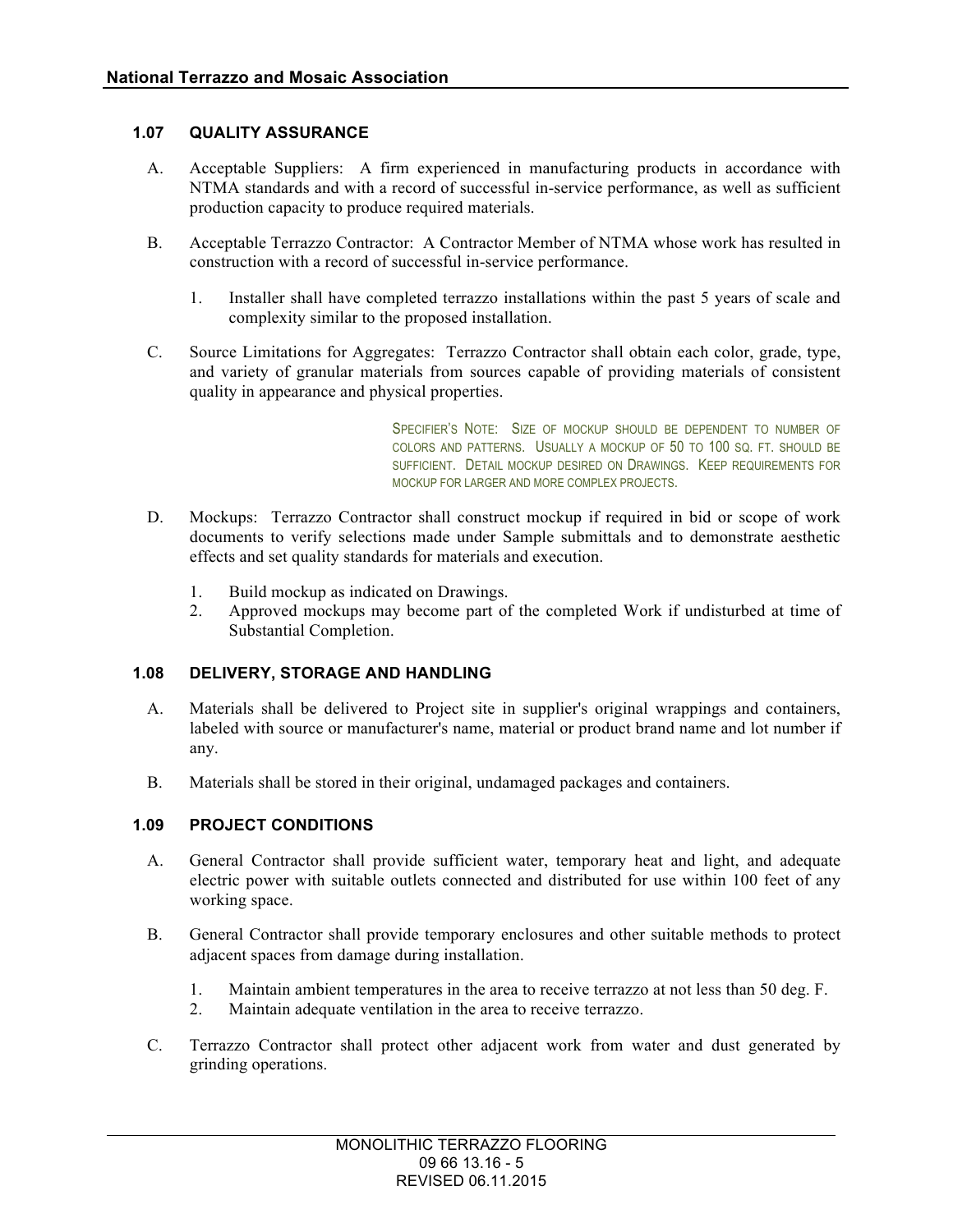## **1.10 GUARANTEE**

A. One year from date of completion of terrazzo installation.

## **PART 2 - PRODUCTS**

#### **2.01 PERFORMANCE REQUIREMENTS**

- A. Recycled Content of Portland Cement Terrazzo Flooring Materials: Provide **[steel reinforcing] [and] [decorative aggregates]** with a postconsumer recycled content plus onehalf of preconsumer recycled content not less than <**Insert number**> percent.
- B. Regional Materials: Provide **[portland cement]** [**marble chips**] **[decorative aggregate] [and] [sand]** that has been extracted, harvested, or recovered, as well as manufactured within 500 miles of Project site.

SPECIFIER'S NOTE: RETAIN "LOW-EMITTING MATERIALS" PARAGRAPH BELOW IF REQUIRED FOR LEED FOR SCHOOLS CREDIT IEQ 4.

C. Low-Emitting Materials: Flooring system shall comply with the testing and product requirements of the California Department of Health Services' "Standard Practice for the Testing of Volatile Organic Emissions from Various Sources Using Small-Scale Environmental Chambers."

## **2.02 MATERIALS**

SPECIFIER'S NOTE: SELECT WHITE OR GRAY CEMENT. BOTH WHITE AND GRAY PORTLAND CEMENT MAY NOT BE UNIFORM IN COLOR AND MAY PRODUCE A VARIATION OF SHADE IN THE MATRIX.

- A. Portland Cement: ASTM C 150, Type 1, [**white**][**gray**].
- B. Water: Potable
- C. Sand: ASTM C 33/C33M, clean, washed, and locally available

SPECIFIER'S NOTE: RETAIN "RECYCLED CONTENT OF PORTLAND CEMENT TERRAZZO FLOORING" SUBPARAGRAPH BELOW TO SPECIFY RECYCLED CONTENT IF APPLYING FOR LEED CREDIT MR 4.

D. Marble Chips:

SPECIFIER'S NOTE: STANDARD MARBLE AGGREGATES ARE NO. 1 AND NO. 2 SIZE UNLESS SPECIFIED OTHERWISE.

- 1. Size: NTMA gradation standards
- 2. Abrasion and Impact Resistance: Not more than 40 percent loss when tested in accordance with ASTM C 131
- 3. Chips shall contain no deleterious or foreign matter

SPECIFIER'S NOTE: PORTLAND CEMENT TERRAZZO USUALLY ONLY INCLUDES MARBLE CHIPS. OTHER DECORATIVE MATERIALS (SYNTHETIC SHIPS, METAL, GLASS,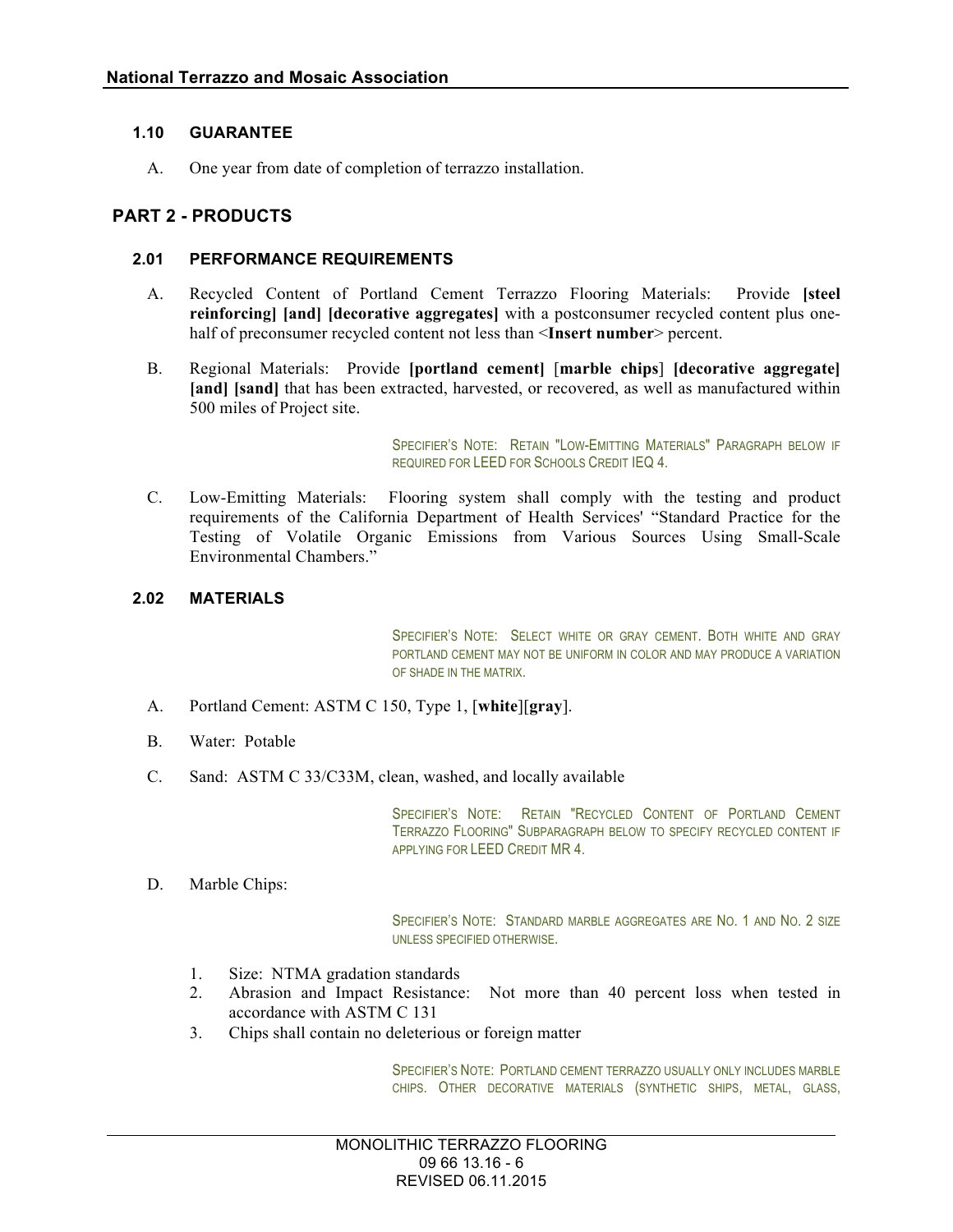PORCELAIN, ETC.) THAT DO NOT COMPLY WITH REQUIREMENTS SPECIFIED ABOVE MAY BE USED AFTER CONSULTING WITH THE TERRAZZO CONTRACTOR FOR SPECIFIC USAGE GUIDELINES AND RECOMMENDATIONS.

- E. Divider Strips:
	- 1. Material: [**Zinc**][**Brass**].
	- 2. Strip Thickness: [**16 gauge**].
	- 3. Type: "L" Strips, 1/2 inch.

SPECIFIER'S NOTE: 1-1/4 INCH STRIP MAY BE UTILIZED WHEN SLAB IS SAW CUT.

SPECIFIER'S NOTE: DELETE FOLLOWING SUBPARAGRAPH IF HEAVY TOP DIVIDER STRIPS ARE NOT USED

- 4. Heavy Top Thickness: **[1/8 inch] [1/4 inch] [3/8 inch]**.
- 5. Depth: 1/2 inch

SPECIFIER'S NOTE: DELETE FOLLOWING IF ABRASIVE STRIPS ARE NOT INCLUDED.

- F. Abrasive Strips: [**Three-line**] [**Two-line**] [**One-line**] [**Abrasive nosing strip and two-line**] <**Insert requirements**> abrasive inserts at nosing. Silicon carbide or aluminum oxide, or combination of both, in epoxy resin binder and set in channel
	- 1. Width: 1/2 inch.
	- 2. Depth: As required by terrazzo thickness
	- 3. Length: **[4 inches less than stair width]** [**As indicated**] <**Insert dimension**>.
	- 4. Color: [**Black**] [**Darker than terrazzo, as selected by Architect**] <**Insert requirements**>.
- G. Colorants: Alkali-resistant color stable pigments

SPECIFIER'S NOTE: NOTE: REFER TO NTMA INFORMATION GUIDE FOR FURTHER INFORMATION.

SPECIFIER'S NOTE: RETAIN THE FOLLOWING ONLY FOR POURED-IN-PLACED INSTALLATIONS OVER STEEL STAIRS.

- H. Steel Wire Lath: ASTM A 185, galvanized welded wire mesh, 2 by 2 by 16 ga.
- I. Curing Materials: Water or polyethylene sheeting

SPECIFIER'S NOTE: DELETE FOLLOWING PARAGRAPH IF PRECAST TERRAZZO UNITS ARE NOT REQUIRED..

#### **2.03 PRECAST TERRAZZO**

- A. General: Terrazzo Contractor shall provide precast terrazzo units as indicated on Drawings and as specified.
- B. Precast Terrazzo Base: Minimum 3/4-inch-thick, reinforced, portland cement terrazzo units cast in maximum lengths possible, but not less than 36 inches. Comply with manufacturer's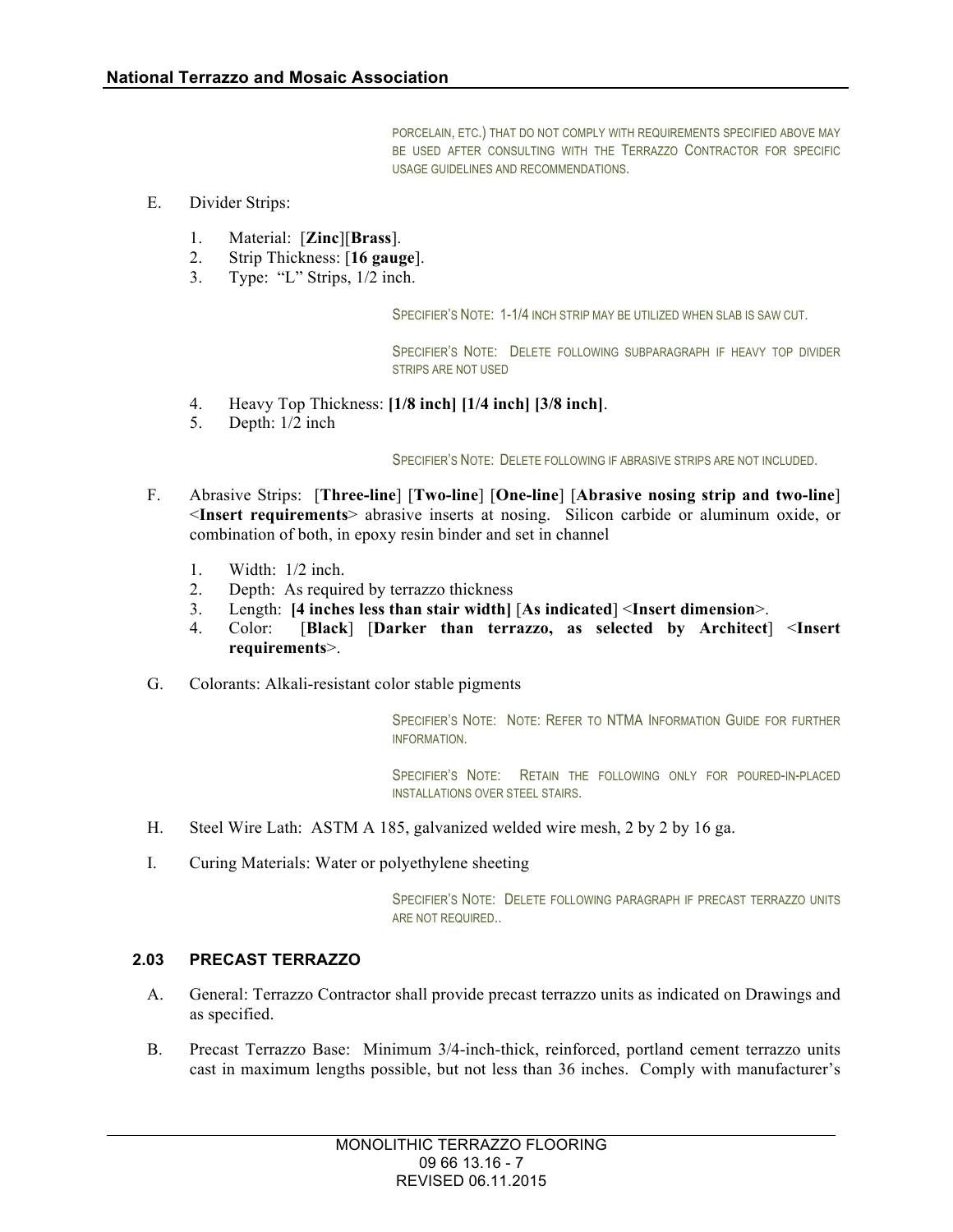written recommendations for fabricating precast terrazzo base units in sizes and profiles indicated.

1. Type: [**As indicated**] [**Coved with minimum 3/4-inch radius**] [**Straight**] [**Splayed**] <**Insert requirements**>.

> SPECIFIER'S NOTE: RETAIN FIRST OPTION IN "TOP EDGE" SUBPARAGRAPH BELOW IF TOP EDGE IS CONCEALED.

- 2. Top Edge: [**Straight, unfinished**] [**Beveled with polished top surface**] [**Radius edge with polished top surface**] <**Insert requirements**>.
- 3. Outside Corner Units: With finished returned edges or mitered at outside corner.
- 4. Color, Pattern, and Finish: [**As selected by Architect from full range of industry colors**] [**Match Architect's sample**] [**Match adjacent poured-in-place terrazzo flooring border**] [**Match adjacent poured-in-place terrazzo flooring field**] [**As indicated**]<**Insert requirements**>.

RETAIN "PRECAST TERRAZZO UNITS" PARAGRAPH BELOW FOR PRECAST TERRAZZO STAIR TREADS, RISERS, OR LANDINGS. FOLLOWING ASSUMES THAT PRECAST UNITS ARE FULLY SUPPORTED. DETAIL PROFILE, ANCHORAGE, AND OTHER REQUIREMENTS ON DRAWINGS OR INSERT BELOW. COPY AND RE-EDIT IF MORE THAN ONE TYPE IS REQUIRED; INSERT A UNIQUE DESIGNATION FOR EACH TYPE AND INDICATE LOCATIONS ON DRAWINGS. PRECAST TERRAZZO STAR UNITS ARE RECOMMENDED FOR INSTALLATION OVER CONCRETE, STEEL PLATE, OR STEEL PAN STAIRS.

- C. Precast Terrazzo Stair Units: Minimum [**2-inch-**] <**Insert dimension**> thick, reinforced, portland cement terrazzo stair units. Comply with manufacturer's written recommendations for fabricating precast terrazzo units in sizes and profiles indicated. Reinforce units as required by unit sizes, profiles, and thicknesses and as recommended by manufacturer. Finish exposed-to-view edges and reveals to match face finish. Ease exposed edges to 1/8-inch radius.
	- 1. Provide the following types of precast stair units:
		- a. Stair treads.
		- b. Stair risers.
		- c. Stair landings.
		- d. <**Insert item**>.

SPECIFIER'S NOTE: COORDINATE "COLOR, PATTERN, AND FINISH" SUBPARAGRAPH BELOW WITH ANY PRECAST UNITS IN LIST ABOVE. RE-EDIT IF TREADS, RISERS, OR LANDING UNITS ARE DIFFERENT.

2. Color, Pattern, and Finish: [**As selected by Architect from full range of industry colors**] [**Match Architect's sample**] [**Match adjacent poured-in-place terrazzo flooring border**] [**Match adjacent poured-in-place terrazzo flooring field**] [**As indicated**]<**Insert requirements**>.

> SPECIFIER'S NOTE: KEEP ONE OF THE FOLLOWING TYPES OF SETTING MATERIALS FOR INSTALLING PRECAST TERRAZZO OR KEEP BOTH IF SETTING MATERIAL IS TERRAZZO CONTRACTOR'S OPTION.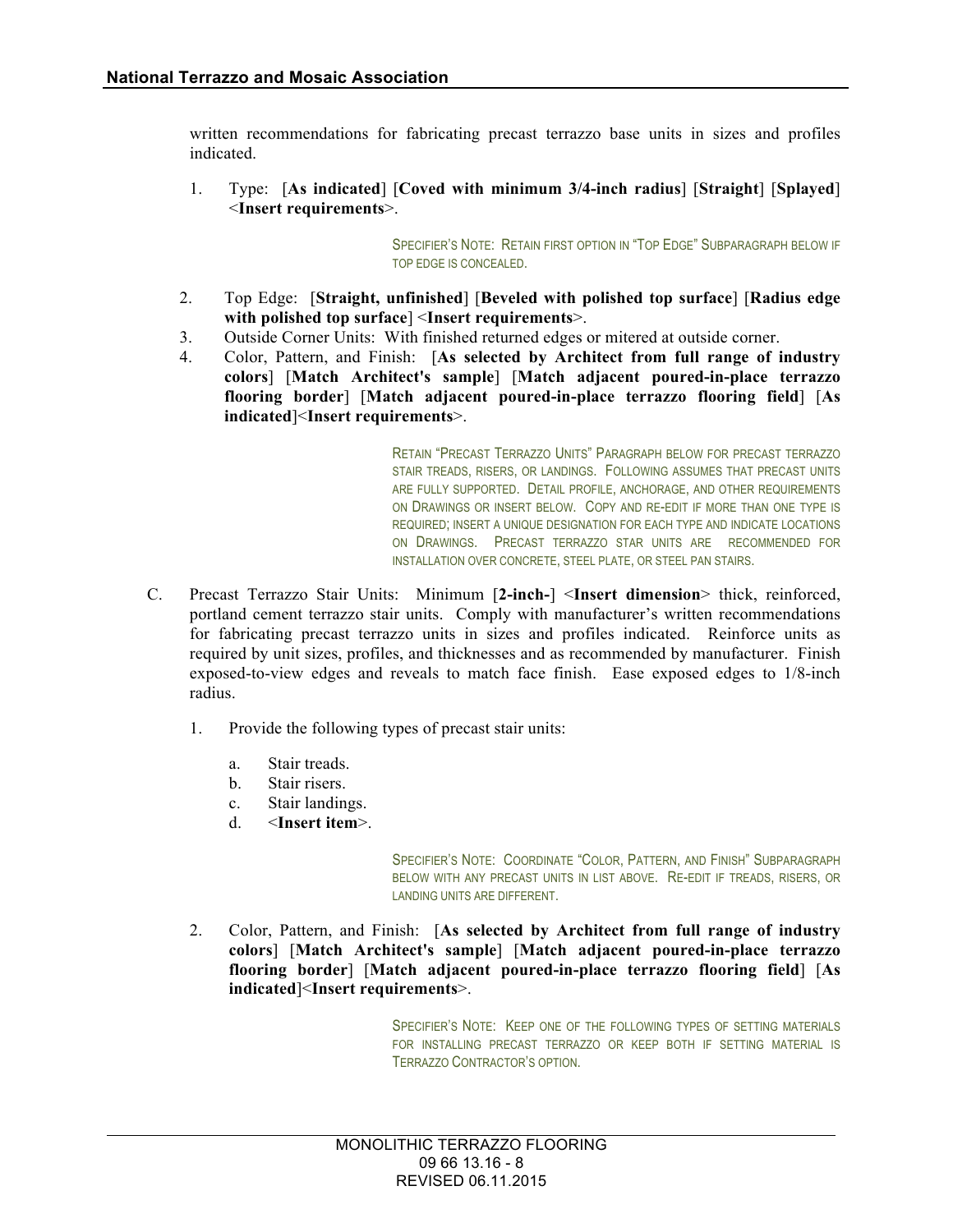SPECIFIER'S NOTE: EPOXY IS RECOMMENDED FOR INSTALLATION OVER STEEL SUBSTRATES BUT CAN BE USED WITH OTHER SUBSTRATES. THIN SET MORTAR IS NOT RECOMMENDED FOR METAL SUBSTRATES,

- D. Setting Materials for Precast Terrazzo:
	- 1. Latex-Portland Cement Mortar (Thin Set): ANSI A118.4.

SPECIFIER'S NOTE: EPOXY IS RECOMMENDED FOR INSTALLATION OVER STEEL SUBSTRATES BUT CAN BE USED WITH OTHER SUBSTRATES. THIN SET LATEX-PORTLAND CEMENT MORTAR IS NOT RECOMMENDED FOR METAL SUBSTRATES.

2. Epoxy Adhesive: Two component, compatible with terrazzo units and substrate[**.**][**, with a VOC content of 65 g/L or less when calculated according to 40 CFR 59, Subpart D (EPA Method 24).**][**, that complies with the testing and product requirements of the California Department of Health Services' "Standard Practice for the Testing of Volatile Organic Emissions from Various Sources Using Small-Scale Environmental Chambers."**]

#### **2.04 MISCELLANEOUS ACCESSORIES**

- A. Sealer: Terrazzo Contractor shall provide a non-ambering, clear sealer that is chemically neutral; does not impair terrazzo aesthetics or physical properties; is recommended by terrazzo matrix manufacturer. Sealers shall comply with the following:
	- 1. Comply with requirements of authorities having jurisdiction.
	- 2. Comply with D ASTM 2047.

SPECIFIER'S NOTE: RETAIN ONLY ONE OPTION IN THE FOLLOWING PARAGRAPH.

3. Water Based Sealer Properties: With pH factor between 7 and 10.

SPECIFIER'S NOTE: RETAIN ONLY PARAGRAPH ABOVE TO RESTRICT SEALERS TO THOSE THAT ARE WATER BASED. RETAIN PARAGRAPH BELOW IF SOLVENT BASED SEALERS ARE PERMITTED.

4. Solvent Based Sealer Properties: Flashpoint at 80 deg. F according to ASTM D 56.

SPECIFIER'S NOTE: RETAIN PARAGRAPH BELOW IF REQUIRED FOR LEED-NC, LEED-CI, OR LEED-CS CREDIT IEQ 4.3.

5. Sealers shall have a VOC content of 200 g/L or less when calculated according to 40 CFR 59, Subpart D (EPA Method 24).

#### **2.05 MIXES**

A. Terrazzo Selection: Terrazzo Contractor shall provide standard terrazzo mix(es) according to the following:

> SPECIFIER'S NOTE: USUALLY KEEP ONLY ONE OF THE FOLLOWING SUBPARAGRAPHS FOR SPECIFYING TERRAZZO MIX COLOR.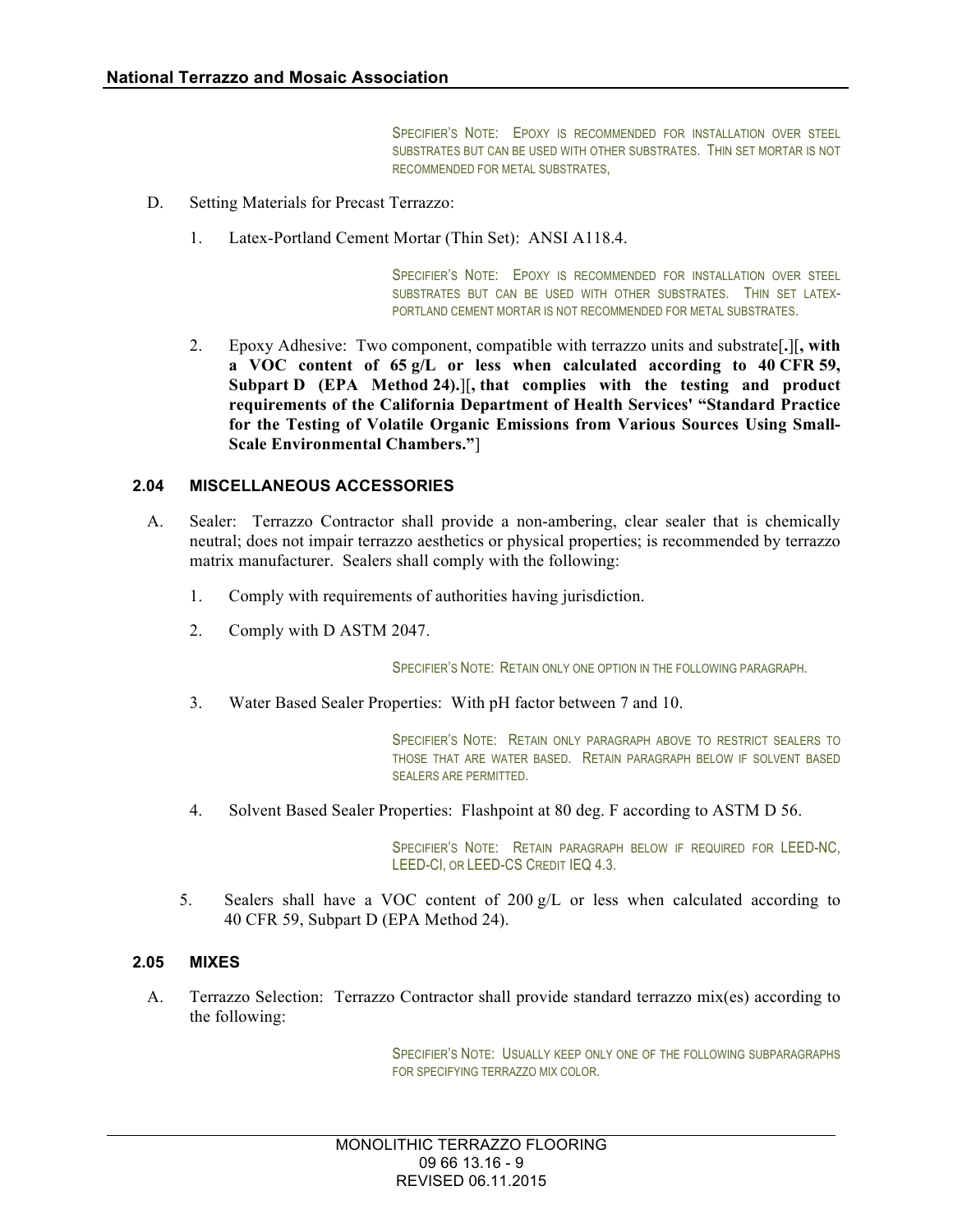SPECIFIER'S NOTE: RETAIN FOLLOWING IF SPECIFYING A COLOR FROM A NTMA **PLATE NO.** 

1. NTMA Plate No. <**Insert standard terrazzo**>

SPECIFIER'S NOTE: RETAIN FOLLOWING IF COLOR WILL BE CHOSEN FROM A NTMA PLATE NO. AFTER CONTRACT IS AWARDED.

2. Mix Color: [**As selected by Architect from NTMA standard-terrazzo plates**] <**Insert NTMA color plate designation**>

> SPECIFIER'S NOTE: RETAIN FOLLOWING IF A CUSTOM COLOR HAS BEEN CHOSEN AND A MIX WILL BE SPECIFIED. MODIFY AS REQUIRED FOR DESIRED MIX. PERCENTAGES MUST ADD UP TO 100 PERCENT. COPY IF ADDITIONAL MIX REQUIREMENT ARE NEEDED. DO NOT KEEP THE FOLLOWING IF CHOOSING FROM NTMA'S STANDARD TERRAZZO PLATES.

- 3. Custom Mix Color and Pattern:
	- a. Color No. 1:
		- 1) Cement Color: [**White**][**Gray**].
		- 2) Chips: [**No. 1**][**No. 2**] <**insert grade of chip**> <**insert percentage**> percent.
		- 3) Chips: [**No. 1**][**No. 2**] <**insert grade of chip**> <**insert percentage**> percent.
		- 4) Chips: [**No. 1**][**No. 2**] <**insert grade of chip**> <**insert percentage**> percent.
	- b. Color No. 2:
		- 1) Cement Color: [**White**][**Gray**].
		- 2) Chips: [**No. 1**][**No. 2**] <**insert grade of chip**> <**insert percentage**> percent.
		- 3) Chips: [**No. 1**][**No. 2**] <**insert grade of chip**> <**insert percentage**> percent.
		- 4) Chips: [**No. 1**][**No. 2**] <**insert grade of chip**> <**insert percentage**> percent.
	- c. Color for Base:
		- 1) Cement Color: [**White**][**Gray**].
		- 2) Chips: [**No. 1**] <**insert grade of chip**> <**insert percentage**> percent.
		- 3) Chips: [**No. 1**] <**insert grade of chip**> <**insert percentage**> percent.
		- 4) Chips: [**No. 1**] <**insert grade of chip**> <**insert percentage**> percent.

SPECIFIER'S NOTE: RETAIN FOLLOWING IF A CUSTOM COLOR HAS BEEN CHOSEN AND MATCHING AN APPROVED SAMPLE WILL BE REQUIRED OR IF TERRAZZO IS REQUIRED TO MATCH AN EXISTING INSTALLATION.

- 4. Custom Mix Color and Pattern: [**Match Architect's sample**] [**Match existing**]
- B. Proportions for Terrazzo Topping: One 94-lb. bag of Portland cement per 150 lb. of marble chips, [**color pigment]** and sufficient potable water to produce a workable mix
- C. Mixing of Terrazzo Topping:
	- 1. Charge and mix marble chips, portland cement, and color pigment if required.
	- 2. Add water and mix to a uniform workable consistency.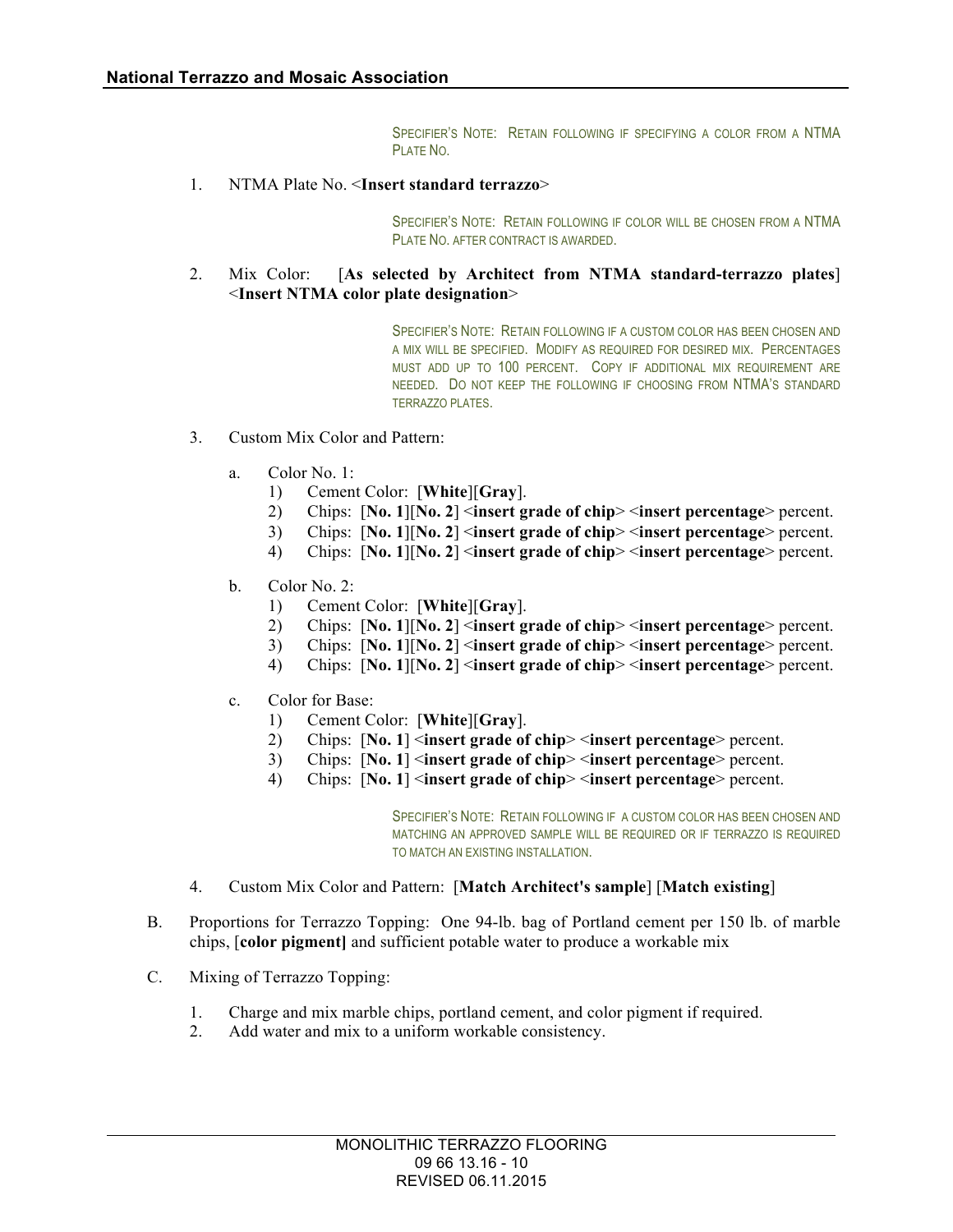## **PART 3 - EXECUTION**

#### **3.01 EXAMINATION**

- A. The General Contractor and Architect shall examine substrates and areas, with Terrazzo Contractor present, for compliance with requirements for installation tolerances and other conditions affecting performance of the work.
	- 1. Verify that concrete surfaces to receive monolithic terrazzo flooring are sound, free of laitance, glaze, efflorescence, curing compounds, form-release agents, dust, dirt, grease, oil and other contaminants incompatible with terrazzo flooring materials.
- B. Terrazzo Contractor shall proceed with installation only after unsatisfactory conditions, including levelness tolerances, have been corrected.

#### **3.02 PREPARATION**

- A. General Contractor shall broom clean area to receive terrazzo to remove loose chips and all foreign matter.
- B. Terrazzo Contractor shall prepare slab to meet CSP 3-5

#### **3.03 POURED-IN-PLACE TERRAZZO INSTALLATION**

- A. Strip Materials: Terrazzo Contractor shall install strip materials as follows:
	- 1. Divider and Control Joint Strips:
		- a. Locate divider strips in locations indicated.
		- b. Install control-joint strips back to back in locations indicated.
		- c. Install strips in adhesive setting bed without voids below strips.

SPECIFIER'S NOTE: RETAIN "ACCESSORY STRIPS" SUBPARAGRAPH BELOW FOR ACCESSORY STRIPS.

- 2. Accessory Strips: Install as required to provide a complete installation.
- B. Placing Terrazzo:
	- 1. Place terrazzo mixture in panels formed by divider strips and trowel mixture to top of strips.
	- 2. Seeding of additional marble chips is optional.
	- 3. Roll and compact surface until all excess cement and water has been extracted.
	- 4. Trowel to a dense uniform flat surface disclosing lines of divider strips.

SPECIFIER'S NOTE: RETAIN "ABRASIVE STRIPS" SUBPARAGRAPH BELOW FOR ABRASIVE STRIPS. OPTION IS BASED ON NTMA RECOMMENDATIONS FOR PRECAST TERRAZZO STAIR TREADS.

5. Abrasive Strips: Install with surface of abrasive strip positioned at a nominal 1/16 inch higher than terrazzo surface.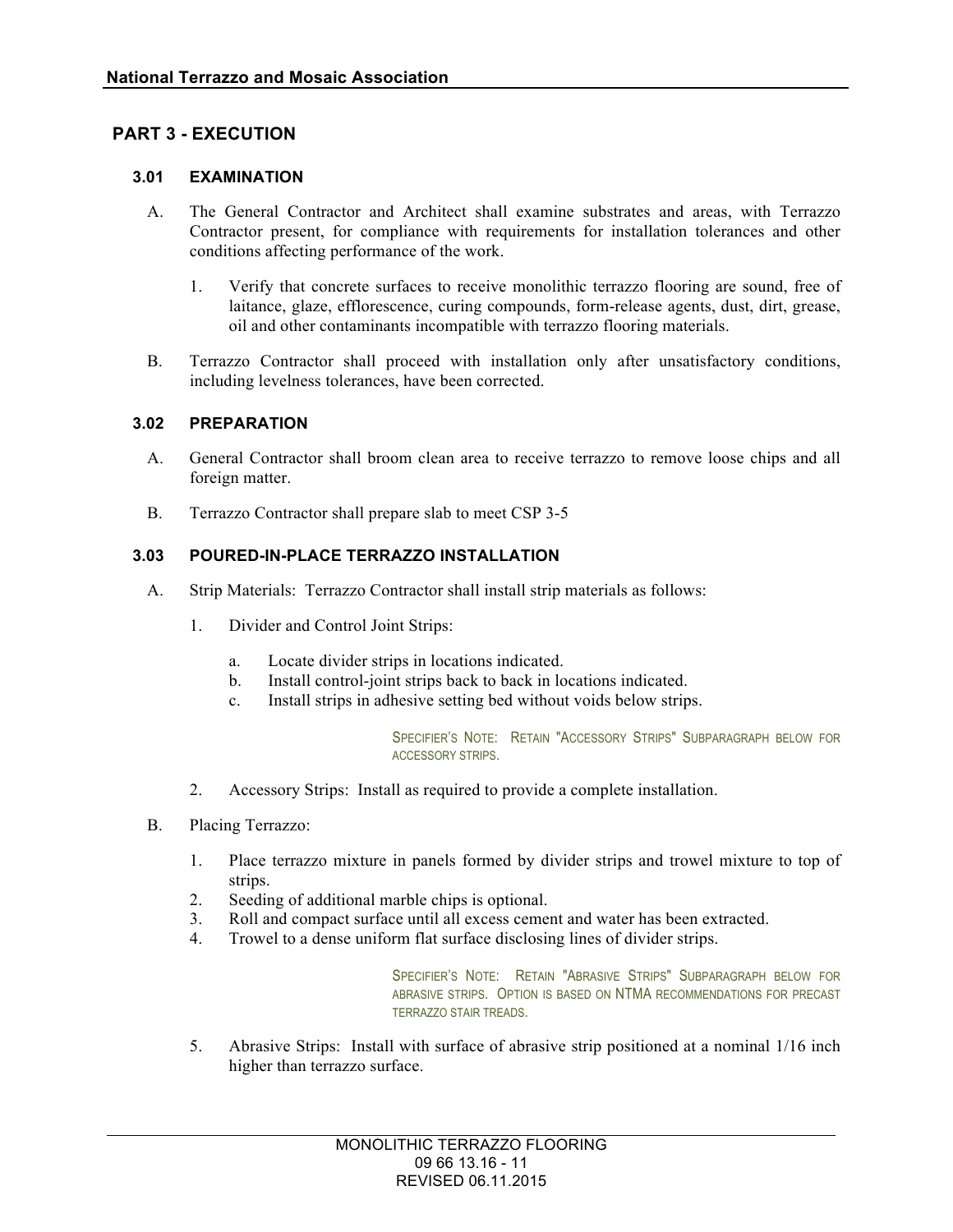SPECIFIER'S NOTE: CURING MAY NOT BE NECESSARY UNDER VERY HUMID **CONDITIONS** 

- C. Curing: Terrazzo Contractor shall cure the terrazzo topping as follows:
	- 1. After placing terrazzo and composition has sufficiently set, cover with water or polyethylene sheeting.
	- 2. Cure until topping develops sufficient strength to prevent lifting or pulling of terrazzo chips during grinding.

SPECIFIER'S NOTE: DELETE THE FOLLOWING PARAGRAPH AND ASSOCIATED SUBPARAGRAPHS IF POURED IN PLACE TERRAZZO BASE IS NOT USED.

SPECIFIER'S NOTE: EXACT MATCH BETWEEN BASE AND FLOOR IS USUALLY NOT POSSIBLE.

- D. Poured in Place Terrazzo Base: Terrazzo Contractor shall provide mix color for terrazzo base to match [**approved sample**] [**approved mockup**].
	- 1. Terrazzo Contractor shall place and finish terrazzo base at the same time the terrazzo floor is being installed.

SPECIFIER'S NOTE: DELETE THE FOLLOWING PARAGRAPH AND ASSOCIATED SUBPARAGRAPH IF TERRAZZO STAIRS ARE NOT USED. POURED IN PLACE TERRAZZO IS RECOMMENDED FOR INSTALLATION OVER CONCRETE STAIRS OR STEEL PAN STAIRS.

- E. Poured in Place Terrazzo Stairs: Terrazzo Contractor shall provide mix color for treads and risers to match [**main terrazzo field**] [**terrazzo border**] **[as indicated on Drawings]**.
	- 1. Place and finish terrazzo stair treads and risers at the same time the terrazzo floor is being installed.

SPECIFIER'S NOTE: RETAIN THE FOLLOWING ONLY FOR POURED-IN-PLACED INSTALLATIONS OVER STEEL STAIRS.

- 2. Apply two sheet of steel wire lath to steel treads and risers. Offset each sheet so that wires are 2 inches o. c. Screw attach to steel substrates.
- F. Finishing: Terrazzo Contractor shall finish the terrazzo topping as follows:
	- 1. Rough Grinding: Grind with 24 or finer grit stones or with comparable diamond plates. 2. Grouting:
		- a. Cleanse floor with clean water and rinse.
		- b. Remove excess rinse water and machine or hand-apply grout, taking care to fill voids.

SPECIFIER'S NOTE: CURING MAY NOT BE NECESSARY UNDER VERY HUMID CONDITIONS.

3. Cure Grout: Cure until grout is ready for fine grinding.

SPECIFIER'S NOTE: GROUT MAY BE LEFT ON TERRAZZO UNTIL ALL HEAVY AND MESSY WORK ON PROJECT IS COMPLETED.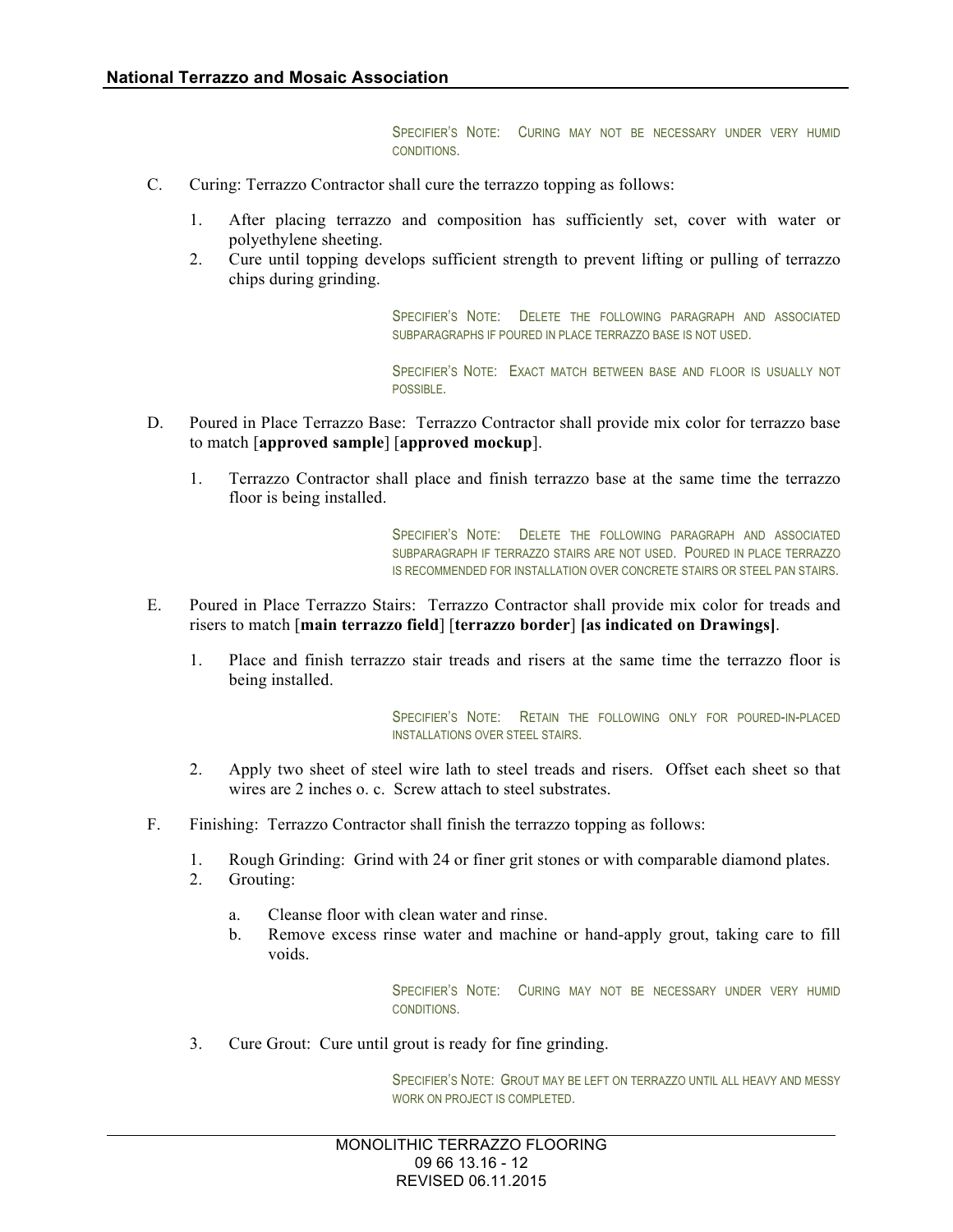4. Fine Grinding/Polishing: Grind with 120 grit stones or comparable diamond abrasives until all grout is removed from surface.

> SPECIFIER'S NOTE: COMPLETED INSTALLATION SHOULD MATCH APPROVED SAMPLES OR MOCKUPS.

> SPECIFIER'S NOTE: GRINDING AND POLISHING WITH FINER GRIT ABRASIVES MAY BE PERFORMED AFTER TERRAZZO INSTALLATION HAS BEEN ACCEPTED. CONSULT WITH TERRAZZO INSTALLER FOR OPTIONS.

- G. Terrazzo Cleaning: Terrazzo Contractor shall clean finished terrazzo as follows:
	- 1. Remove grinding residue from terrazzo surface.
	- 2. Wash terrazzo surfaces immediately after final grinding of terrazzo flooring with water and allow surfaces to dry thoroughly.
- H. Sealing: Terrazzo Contractor shall seal terrazzo according to sealer manufacturer's written instructions.

SPECIFIER'S NOTE: DELETE THE FOLLOWING ARTICLE IF PRECAST TERRAZZO UNITS ARE NOT USED.

#### **3.04 PRECAST TERRAZZO INSTALLATION**

A. Terrazzo Contractor shall install precast terrazzo units as follows:

SPECIFIER'S NOTE: DELETE THE FOLLOWING SUBPARAGRAPH IF PRECAST TERRAZZO BASE IS NOT USED. ANSI 108.05 IS THE STANDARD SPECIFICATION FOR SETTING TILE WITH LATEX-PORTLAND CEMENT THINSET MORTAR: ANSI 108.06 IS THE STANDARD SPECIFICATION FOR SETTING TILE WITH EPOXY ADHESIVE.

1. Precast Terrazzo Base: Use [**latex-portland cement mortar**] [**or**] [**epoxy adhesive**] to install precast terrazzo base over substrates indicated according to [**ANSI 108.5**] [**or**] [**ANSI 108.6**].

> SPECIFIER'S NOTE: KEEP FOLLOWING SUBPARAGRAPH IF PRECAST STAIR UNITS ARE SET ON CONCRETE STAIRS AND LANDINGS OR CONCRETE FILLED TREADS AND LANDINGS. ANSI 108.05 IS THE STANDARD SPECIFICATION FOR SETTING TILE WITH LATEX-PORTLAND CEMENT THINSET MORTAR; ANSI 108.06 IS THE STANDARD SPECIFICATION FOR SETTING TILE WITH EPOXY ADHESIVE.

2. Precast Terrazzo Stair Units: Use [**latex-portland cement mortar**] [**or**] [**epoxy adhesive**] to install **[treads,] [risers,] [and] [landings]** over concrete substrates according to [**ANSI 108.5**] [**or**] [**ANSI 108.6**].

> SPECIFIER'S NOTE: KEEP FOLLOWING SUBPARAGRAPH IF PRECAST STAIR UNITS ARE SET ON STEEL RISERS OR STEEL PLATE STAIRS AND LANDINGS.

3. Precast Terrazzo Stair Units: Use water-cleanable, tile-setting epoxy adhesive to install **[treads,] [risers,] [and] [landings]** over steel substrates according to ANSI 108.6.